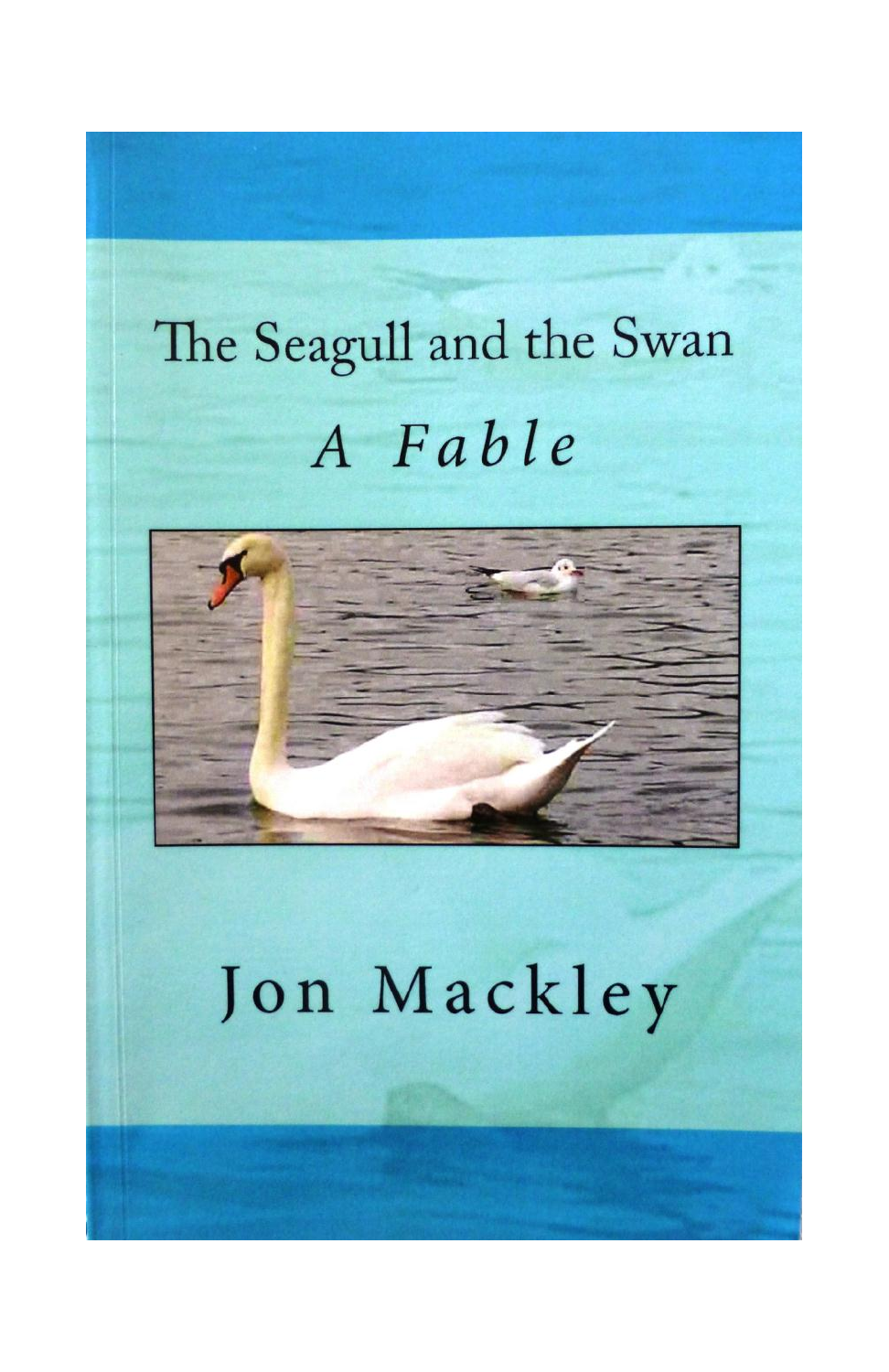# **The Seagull and the Swan**

*A Fable*

Jon Mackley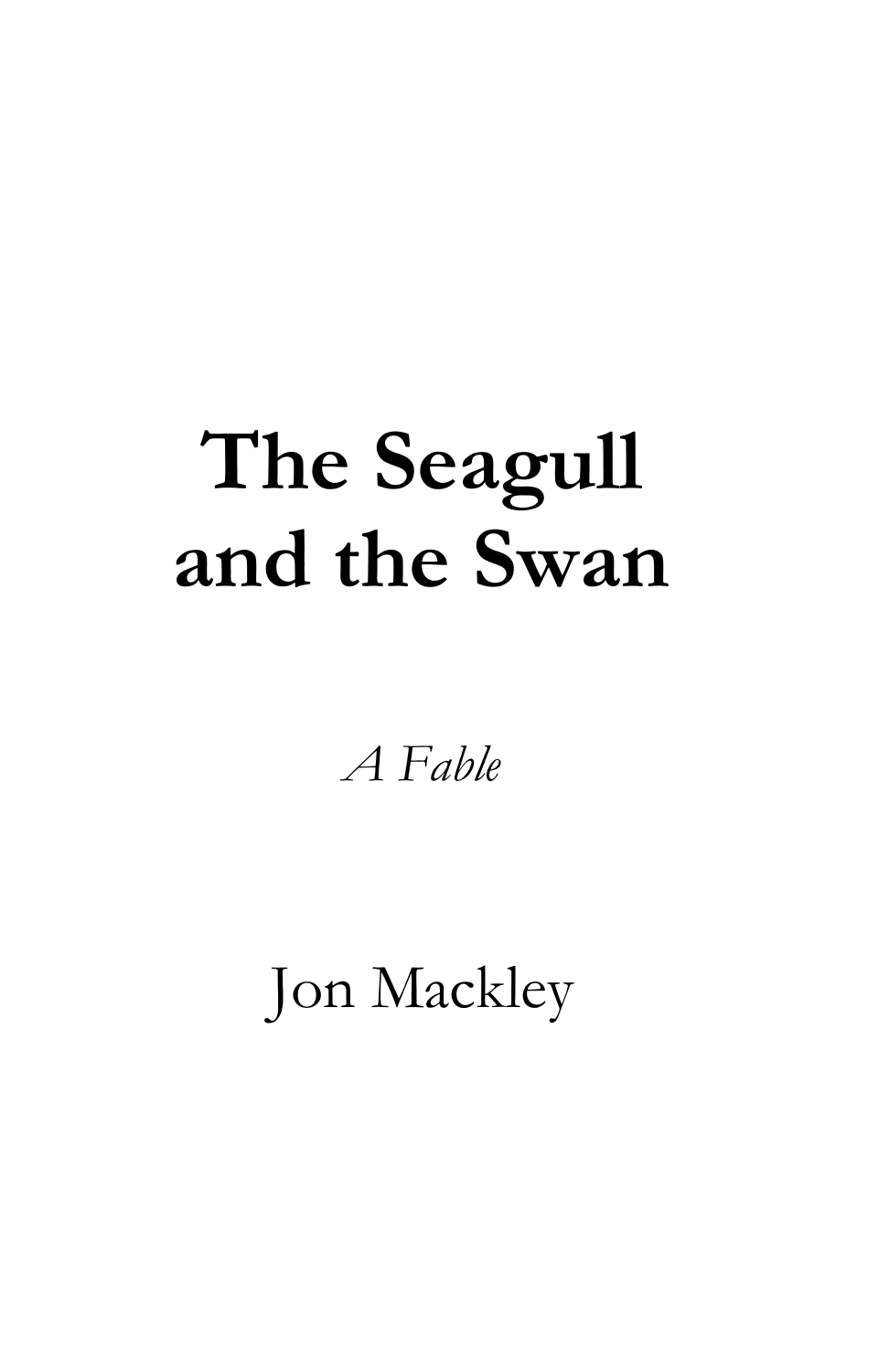Copyright © 2014 Jon Mackley

All rights reserved.

ISBN-13: 978-1500591526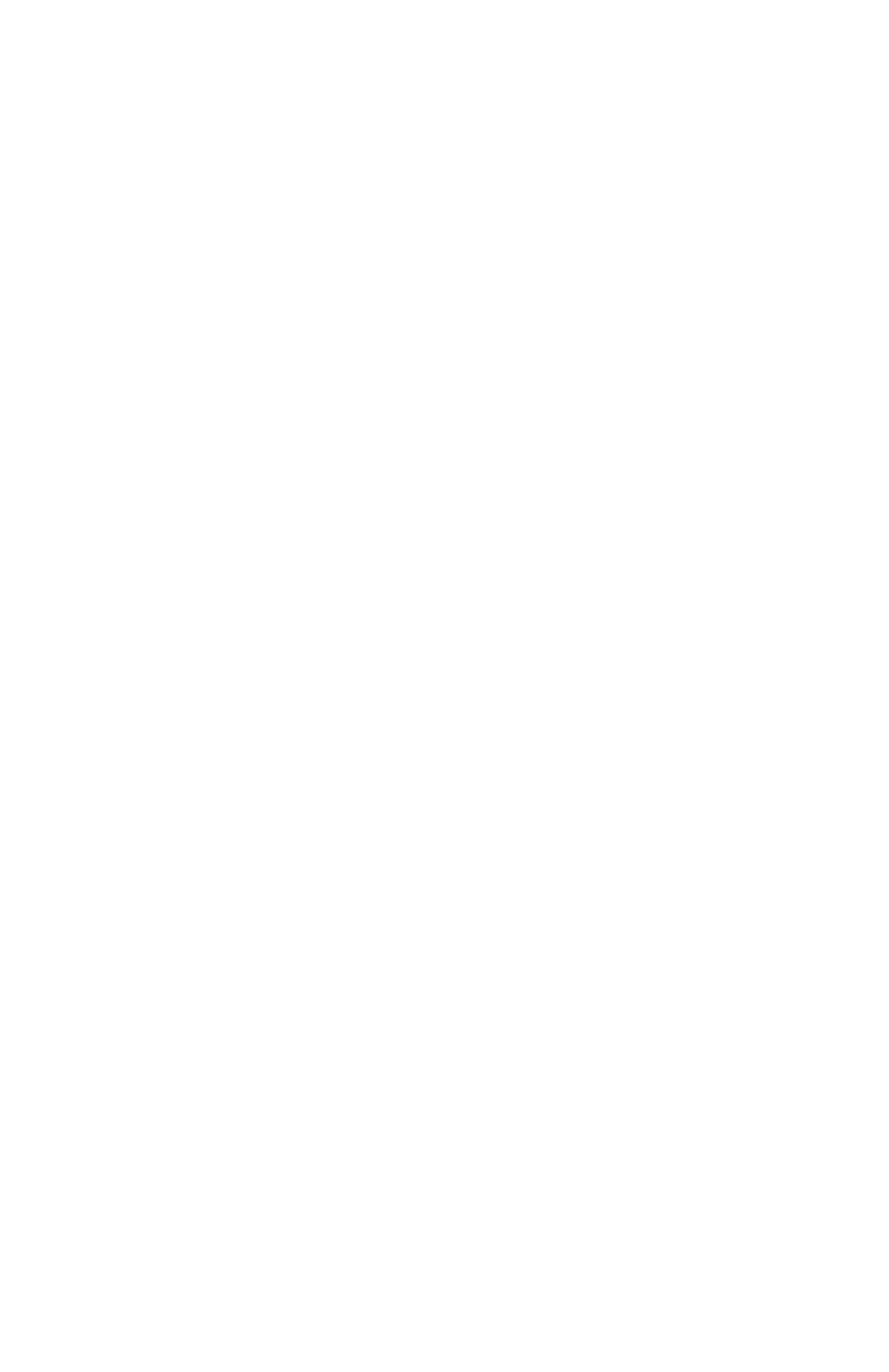### I THE SEAGULL

Once upon a Now, there was a lonely seagull. He stretched out his wings, extending the tips, letting the wind currents run beneath his feathers as he swooped and soared, bobbing up and down like a cork on the ocean. He looked down at the waters, watching the shimmering snickets of light that burned in their collective nests. The light danced: a sylph lustre.

The seagull knew that he had to fly, had to eat. He even knew that he was a seagull, the label that the manthings had applied to him.

He gently flapped his wings and rotated them at an angle. The only sound that he heard was the wind under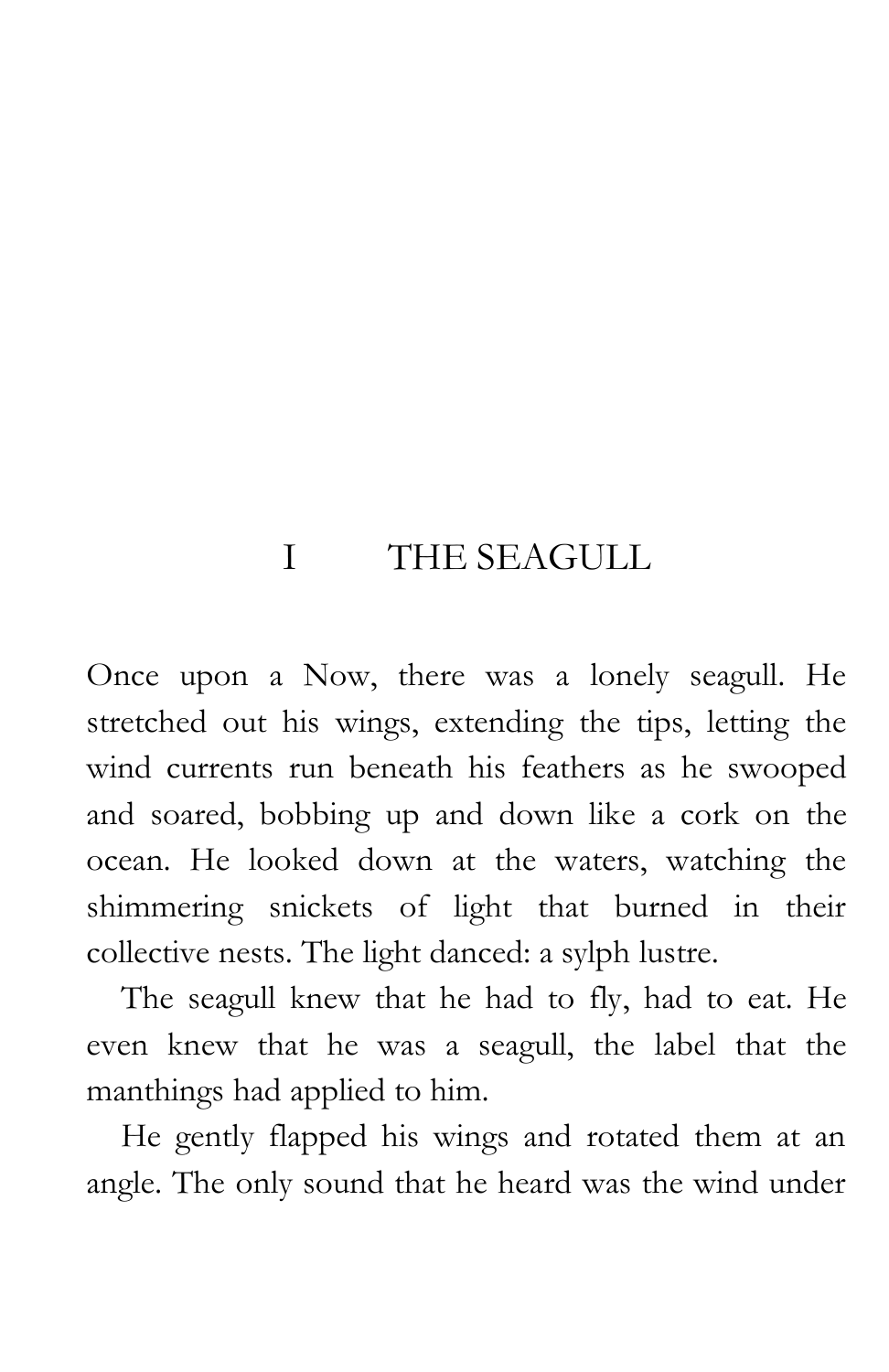his feathers. If he flew down lower he would hear the swell of the unquiet ocean; higher and it would be the soft passing of the clouds as they wended a weary path that seemed to go nowhere. Sometimes the clouds gathered together, communicating in their own language – a language that no one else could understand. As they held their communion, one or two might become angry, turning the mood black, and their fellowship would break, dissipating with a terrible roar and the fragments of friendship would tumble to earth. Sometimes there was only mild annoyance and the fall would be light; there were others when the clouds showed vicious annoyance, bellowing in terrible torrents and battering the seagull with stinging blows so that he would fly his hardest to try to avoid them. He was no part of their arguments.

But not today; the high clouds were gently murmuring amongst themselves.

The seagull let out an involuntary 'caw', not to call anybody, but to break the monotony of listening to the wind.

He had not always been alone, of course, but he did not remember when this had changed. There had to have been a mother bird to lay the egg, to have nurtured it, to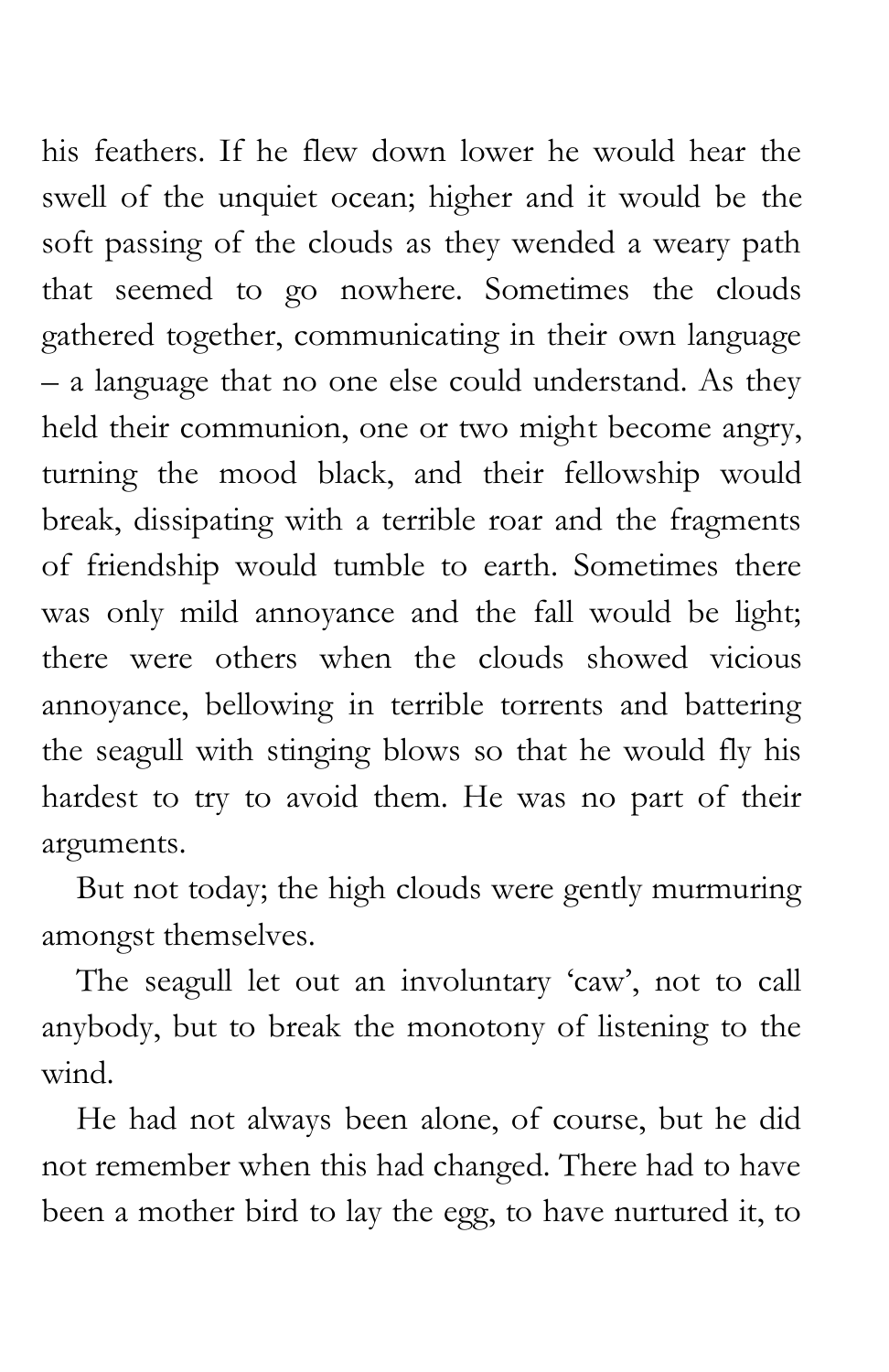have watched it and protect it before it hatched. Someone to feed the fledgling and to teach ... what? He did not know what was taught and what was instinct. Where did they go? As the time passed, they had vanished. Once upon a time before now ...

So, the seagull flew alone. He had always been alone.

Alone, except for the Voice.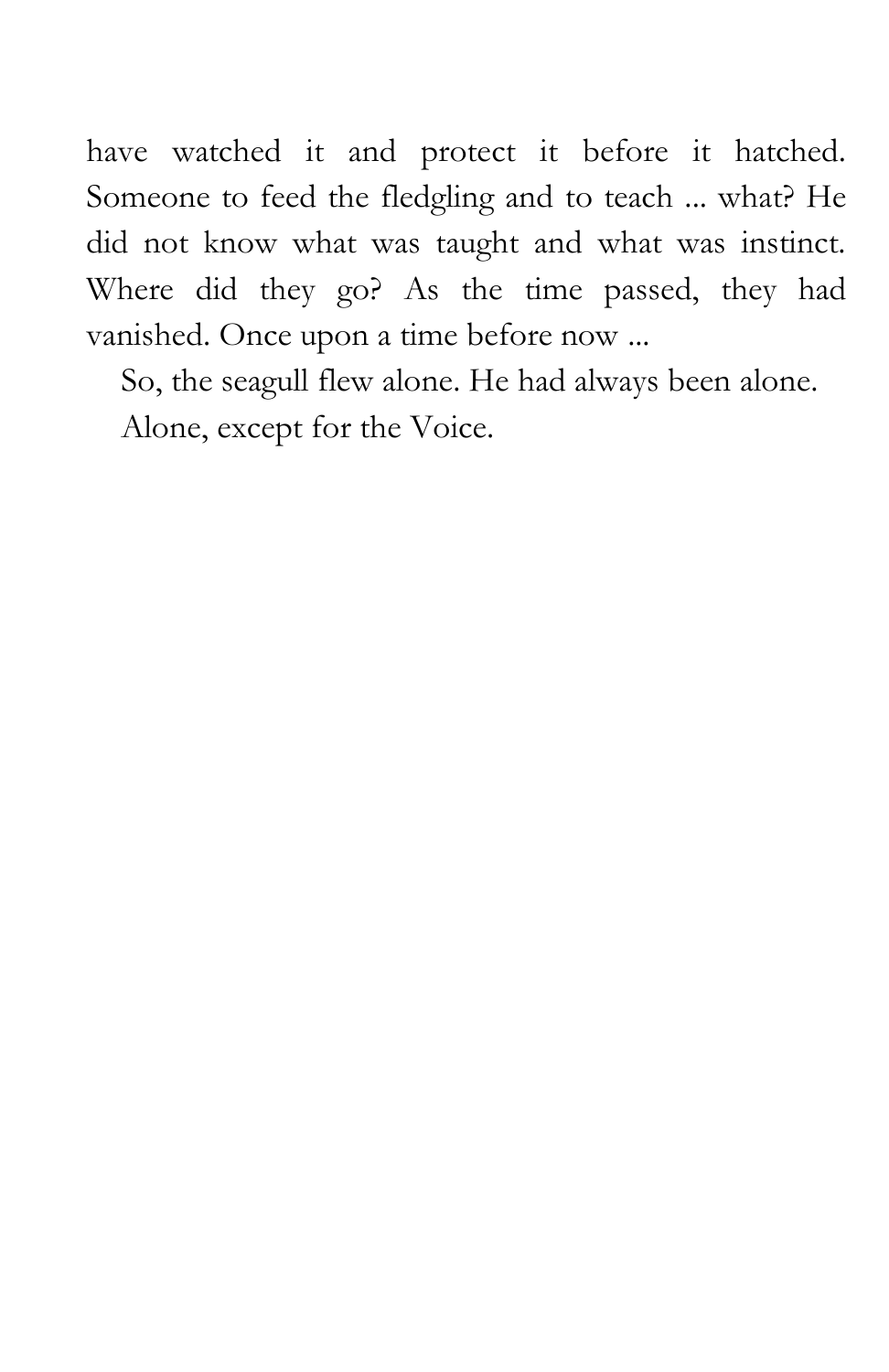#### II THE VOICE

Once, in a time before Now, the Voice had come to the seagull. It was not always there, not all of the time: it came and went. The seagull didn't know where it went – perhaps there were other gulls out there, lonely like him, and the Voice needed to speak to them. Or perhaps the seagull was simply not able to hear, or listen, or understand ...

Today the Voice was little more than a whisper as the seagull gradually descended towards the sea.

*Keep flapping, keep flying, dead straight.*

The seagull continued to dip towards the sea. The waves were talking louder now, grumbling to themselves.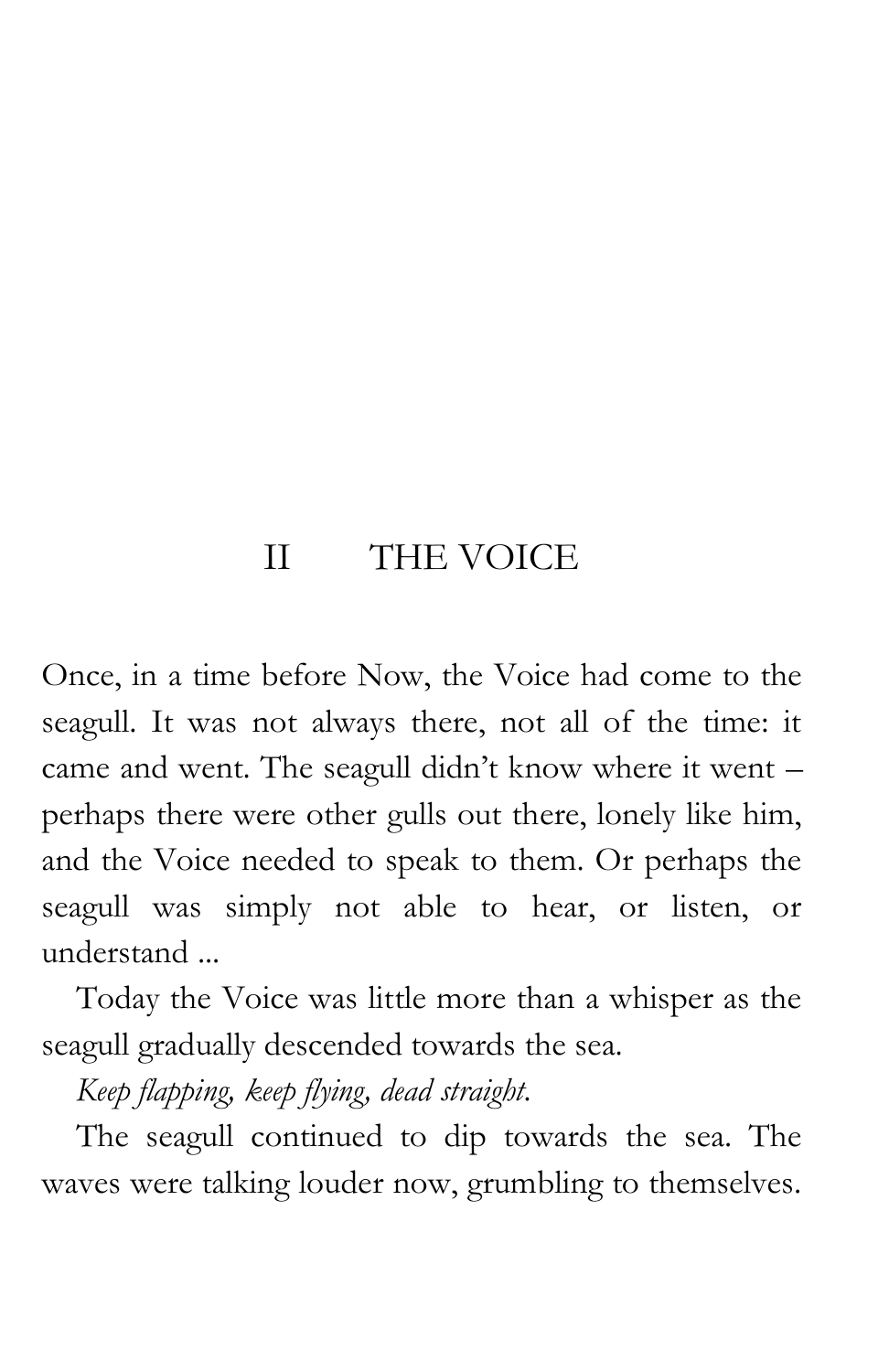The dying sun cast a spectrum of colours across the waters; red, pink, yellow, and in between were tiny silver sparkles. The seagull flew low, ignoring the complaining of the waves, but if the Voice was speaking to him, he couldn't hear it any more.

He was flying so low that he was almost touching the water, focusing on the droplets of silver. In a wellpractised manoeuvre, he dropped his head, allowing his beak to touch the water before snapping and pulling himself up to a higher altitude, rewarded with a writhing fish in his beak. He snapped hard against the slippery skin and then in another well-practised manoeuvre he gulped down the fish and tasted the oils, tasted the flesh and gave a 'caw' of satisfaction and continued to fly dead straight as the Voice had commanded.

The seagull focused on the orb in the sky that touched the place where the sky met the sea. He had been flying for some time now – he had no use for time, to know how long he had been seeking this meeting place of the sky and the water. There was only the Now. What did it matter what had happened before? He couldn't change it: the Voice had told him that. But the Voice had mentioned something about how doing things in the Now would affect things that followed the Now. The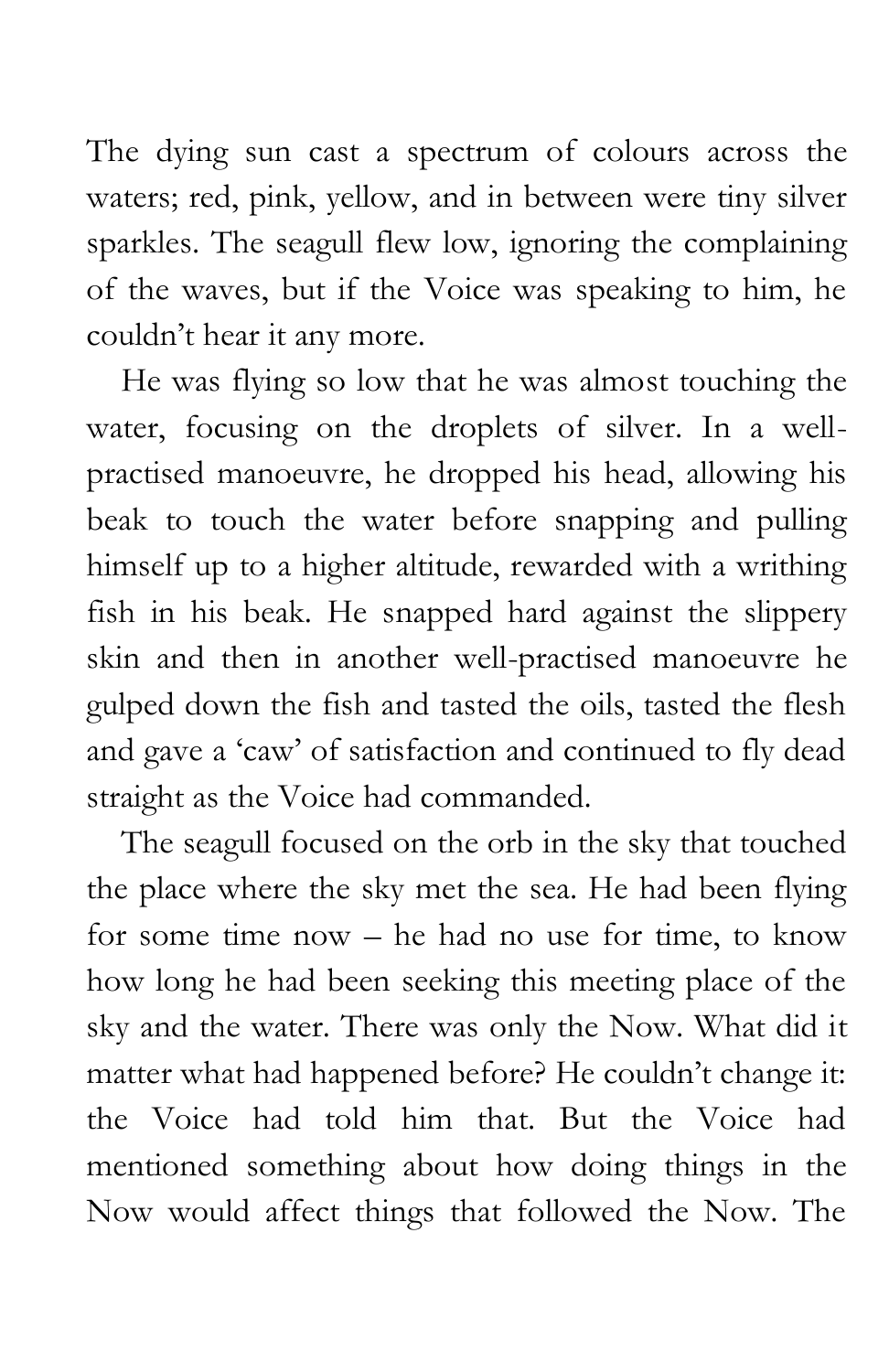Now was always there. The seagull was always there; there was nothing else: just the seagull and the Voice.

Watching fingers of orange spreading out across the sea, and the sky ablaze with colours, the clouds blushed, while the sky darkened and the pinpricks of light gradually managed to poke their way through the veil of the sky. Once again, the seagull rose on the air currents and maintained a steady level between the muttering sea and the whispering clouds in case the Voice tried to speak to him again. When there were no words, no thoughts, no inspiration, the seagull gave another squawk, calling to the Voice to let It know that he was ready and waiting for instruction. Only the silence answered. Again, the seagull was alone. His only companion, if that is what It was, was an ethereal voice that came and went as It chose. A fair-weather friend.

The seagull paused, mid-flap, causing him to twist awkwardly and beat his wings harder to recover. The reason for his hesitation was a question:

What was the Voice?

The seagull didn't remember when he had first heard the Voice; sometimes he thought It had always been there in the Time before the Now, but there were other times that he wondered if what he thought were vague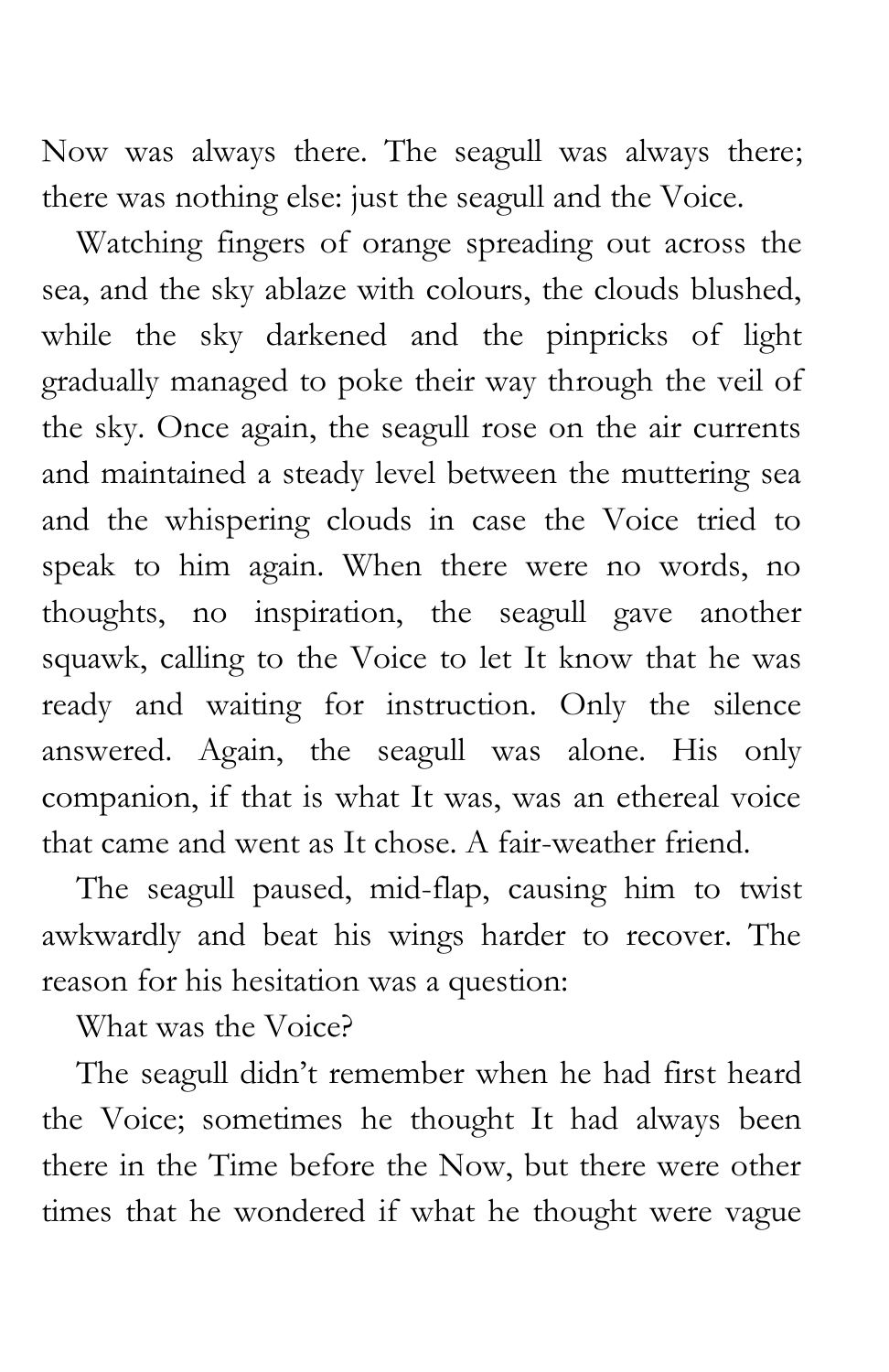memories were nothing more than dreams. Like the Time before the Now, the dreams could not be changed, but the Voice had told him that he could learn from his experiences.

Or perhaps the Voice only existed in the Now and he had only dreamed what had been said before.

He wondered if the Voice only existed in his head, or whether it was outside, talking to him in the same way that the clouds, the winds and the seas communed with each other. The Voice spoke to him in a strange language, but the seagull understood.

He soared higher, watching the orb of fire dipping further and further down as the skies continued to darken. The lush hues of the skies had started to fade. The immaculate artist of the sky had lost its inspiration.

For a moment alone it seemed that the waves had stopped grumbling, the clouds had ceased their swishing secretive words and even the winds no longer whispered to each other as they waited in anticipation for the answer.

Only the sound of silence: so the seagull flew alone.

The dark was a comfort to the seagull. Once the sun had set, he flew by the light of the moon, waning, as if hiding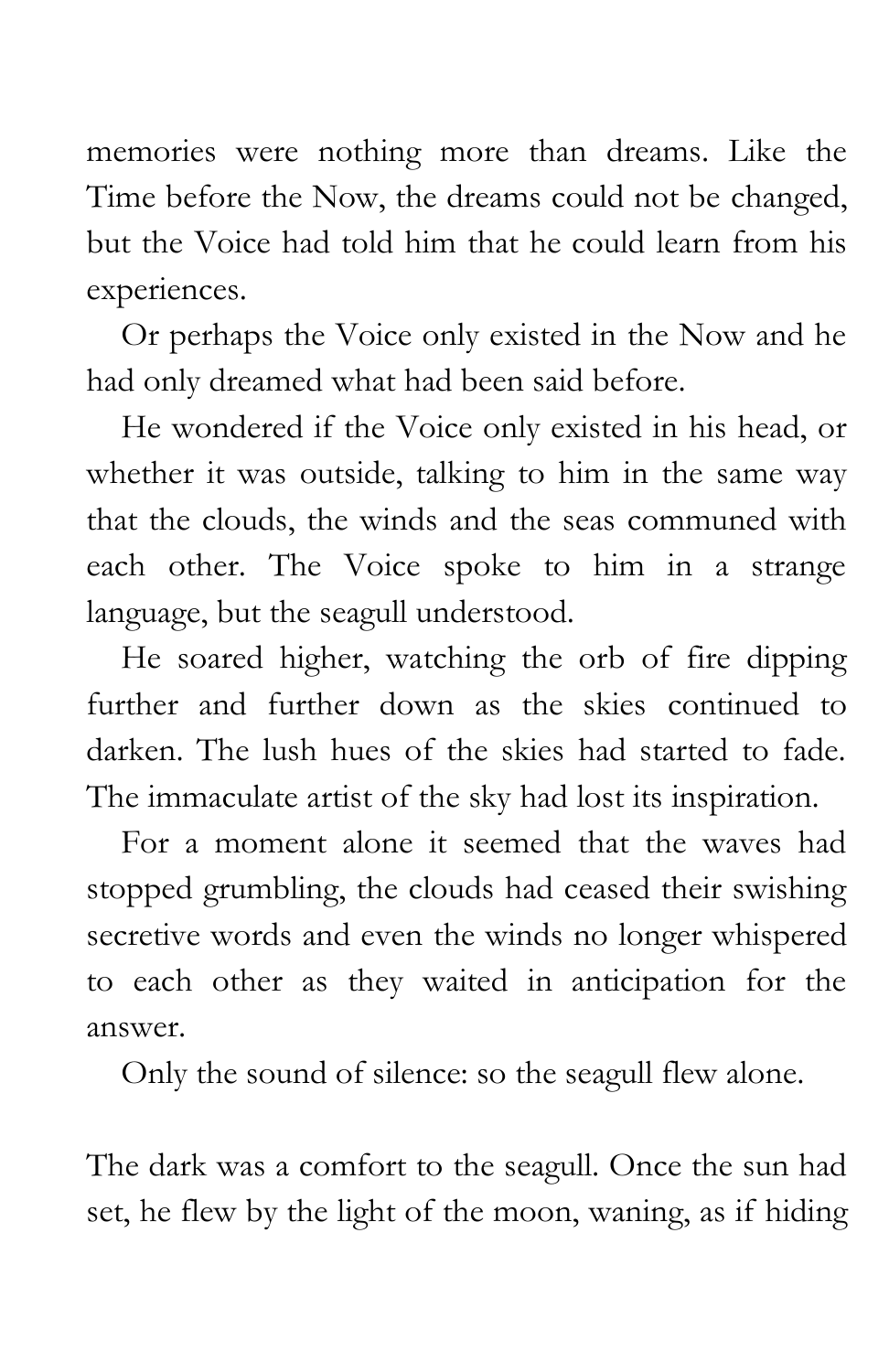away in embarrassment. However, he was less aware of being alone. The Voice had told him the legend of the Flock, where thousands of gulls communed. The seagull had sought them for ... how long? He had flown, following the path of the orb, occasionally landing in the sea to rest his weary wings, but he always followed the path of the orb. Until tonight, that was, the Voice had been clear: *dead straight*.

But now the Voice was silent; the skies were silent. The seagull exhaled in frustration.

If the Voice had told the truth about the Time before the Now, and there truly was a Flock, then how had he become separated from them? He didn't remember ever being a part of the Flock, but now he remembered what the voice had said about them. How they communed in the same way as the elements, how they cawed with laughter and were never alone. He craved their company. Loneliness was knowing that there was something else out there, and knowing that something was missing. The seagull lacked company; thus, he was lonely.

He did not normally mind flying at night, but now, with the total absence of familiar stimuli, even the moon seemed jaundiced. Oppressive.

*Keep flying, dead straight*.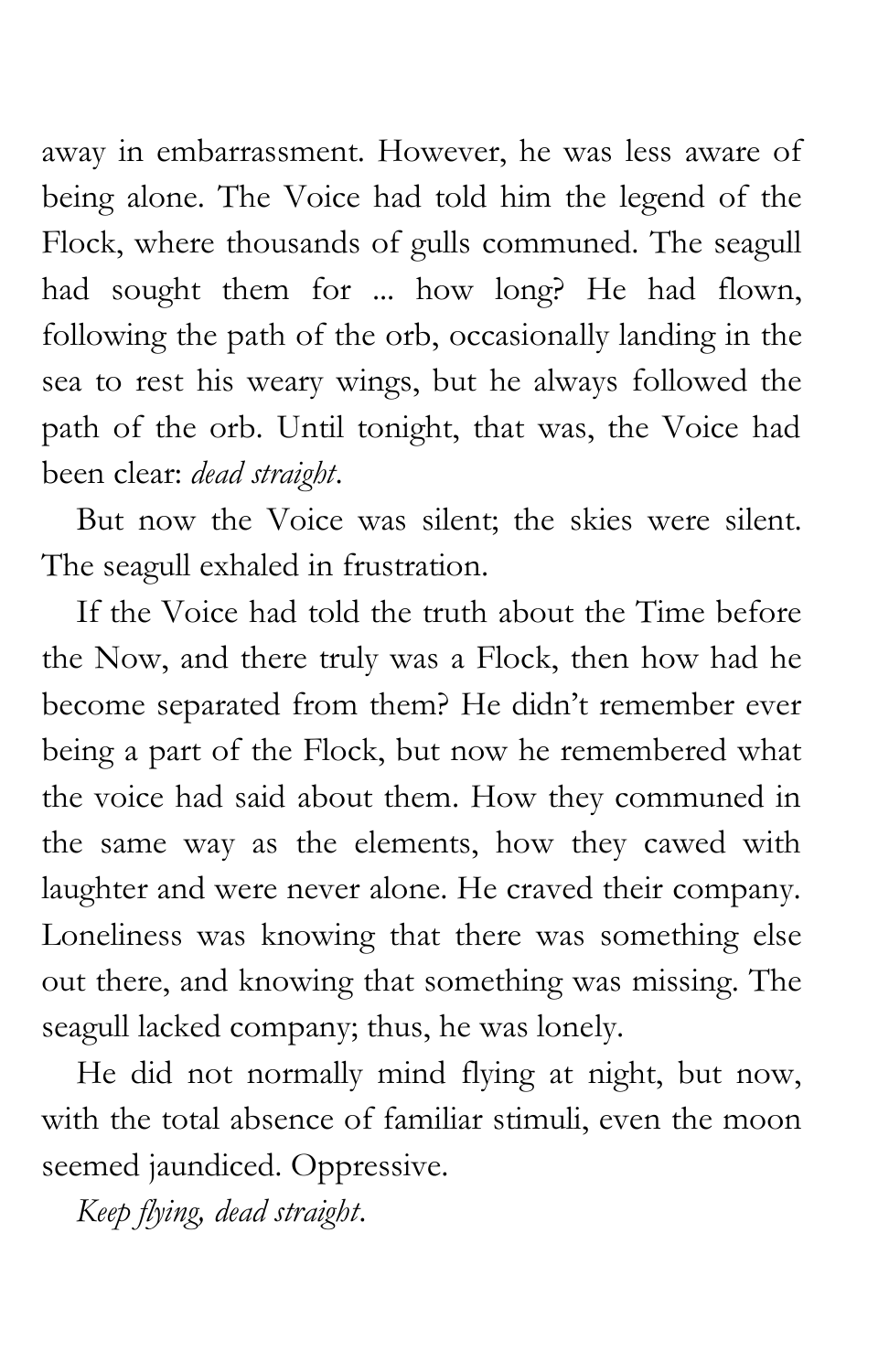The seagull dropped down to sea level, then stretched out his webbed feet as he skimmed across the water, then floated gently on the throbbing seas. His wings were exhausted, but the Voice had been adamant: *Keep flapping*.

Again, the seagull wondered why – why did he have to keep flying, dead straight? The Voice had told him to, but did he have to listen? After all, the Voice only spoke to him when It chose to. Suppose he chose to fly in the opposite direction to that which the Voice had suggested instead? Did he have that choice, or would the Voice never speak to him again? Or perhaps the Voice had suspected that he might question the instruction and *meant* for him to fly that way anyway. Was the Voice offering him advice; was he being offered free will, or had it all been pre-ordained?

As usual, the Voice didn't answer.

The seagull bobbed and tucked his beak under his wing and closed his eyes. His heart felt so heavy that he believed that he would sink beneath the sea. But as he rested, there was an unfamiliar sensation; a stinging pain around his eyes, and a droplet of salty water slithered down his yellow beak.

The seagull was crying; crying for something he had never known, never experienced, something that he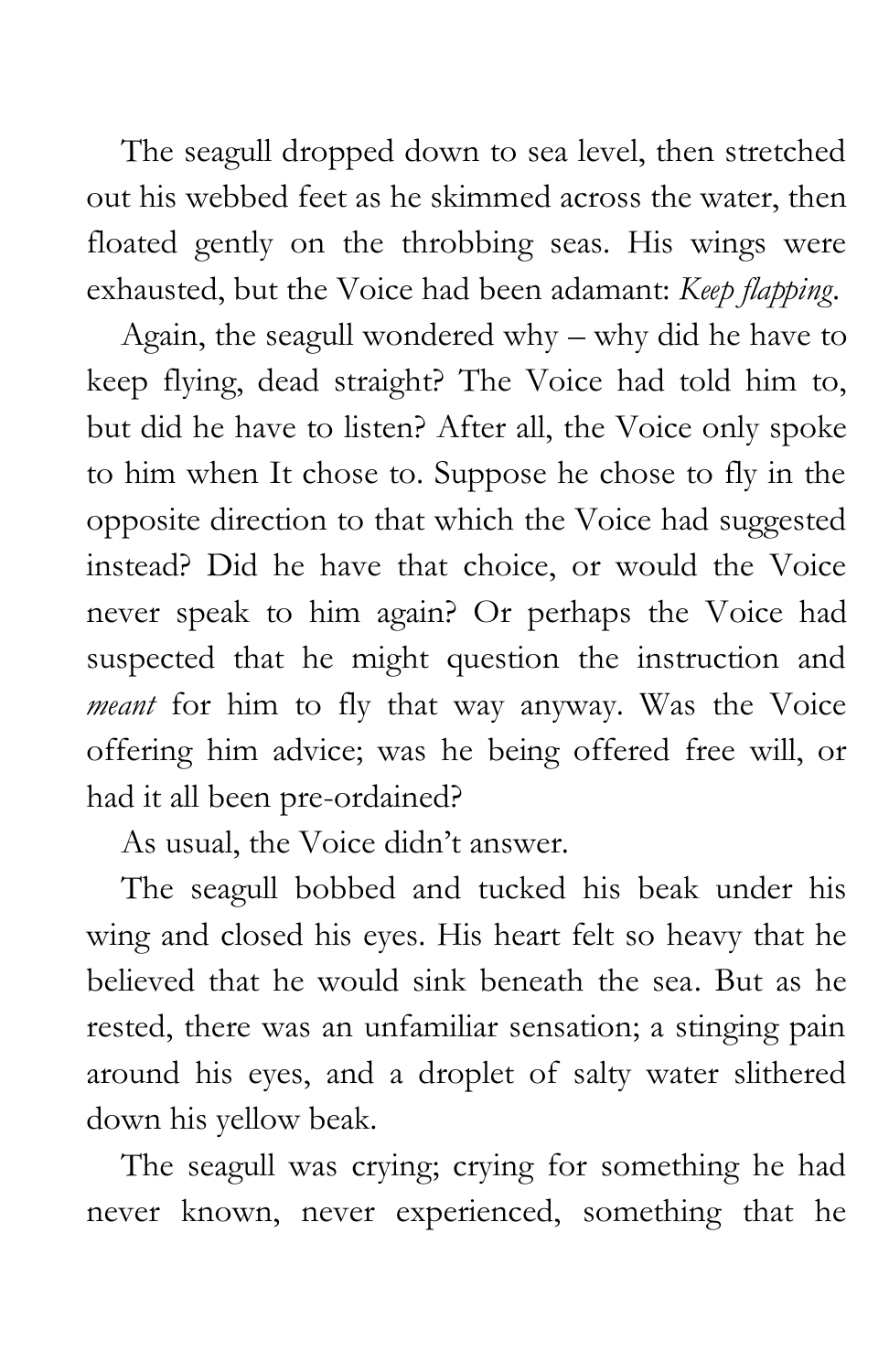knew was missing from his life. He was crying for the company he had never had.

Despair is the worst thing to affect anything: a total loss of hope. A longing for something that seems impossible to achieve. And without the Voice to guide him, the seagull felt lost, lacking any direction.

*Keep flapping, keep flying, dead straight*.

The seagull had already received this instruction and knew that he already had two options, to accept blindly and follow the Voice's advice, or to rebel and fly in the opposite direction. There was a third option, of course, and that was to just float and wait to see where the waters carried him.

The seagull nestled his head further under his wing, feeling his heart growing heavier, feeling the loneliness weighing him down. The lethargy was overwhelming. He felt that he didn't have the strength even to flap his wings, to lift himself out of the water. When you have reached the depths of despair it is hard to climb from it; even a single beat of the wings to try to pull yourself away from it is difficult. The seagull's wings felt like they had rocks attached to them. His head felt so heavy that he thought he would never crane his neck again, never fly, just wallow in loneliness and be carried by the waves.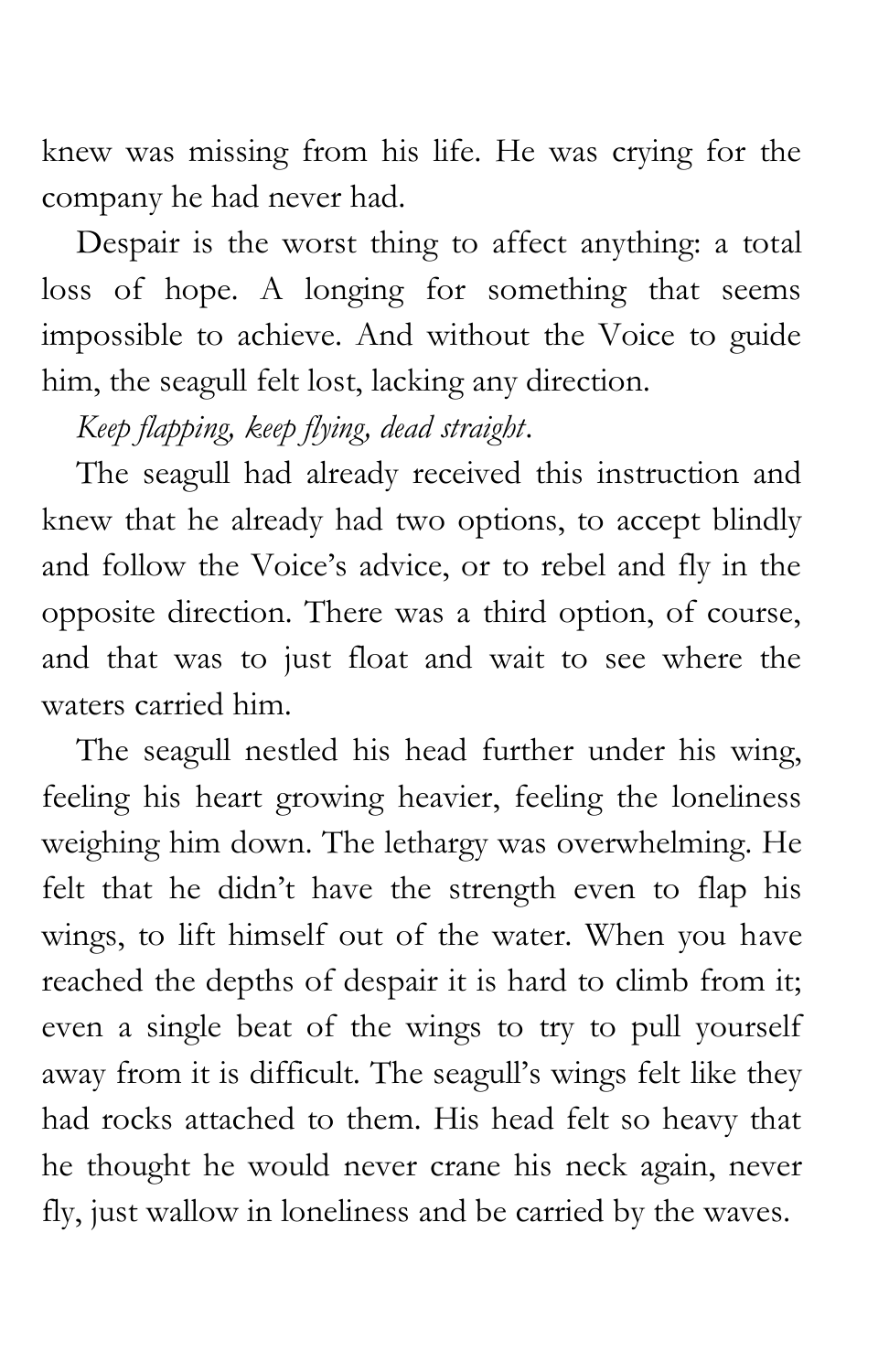Beneath him, the ocean continued its communion and the seagull felt that they were talking about him – objecting to carrying the dead weight that rested on them.

There was a momentary surge in the waters, forcing him upwards. The seagull, who believed he could sink no lower into despair, now believed that even the waters were rejecting him. He wondered, if he managed to draw all his strength for a final push and fly to the clouds, whether they would become angry with his presence, become black and angry, and chase him away with their stinging darts.

And what of the clouds? Was there anything beyond? Was that where the fabled Flock resided. If he found them, would they accept him as one of their own, or would they also reject him? He exhaled again feeling a longing in his heart, but lacking the energy to move.

He remembered a Time before the Now when he had seen a beautiful arch of vivid colour reaching from horizon to horizon. He had flown in search of the celestial arch, but it had always kept a frustrating distance from him. Still, even from this distance it was one of the most beautiful images that he had ever seen, like the floods of colour that spilled across the skies and the seas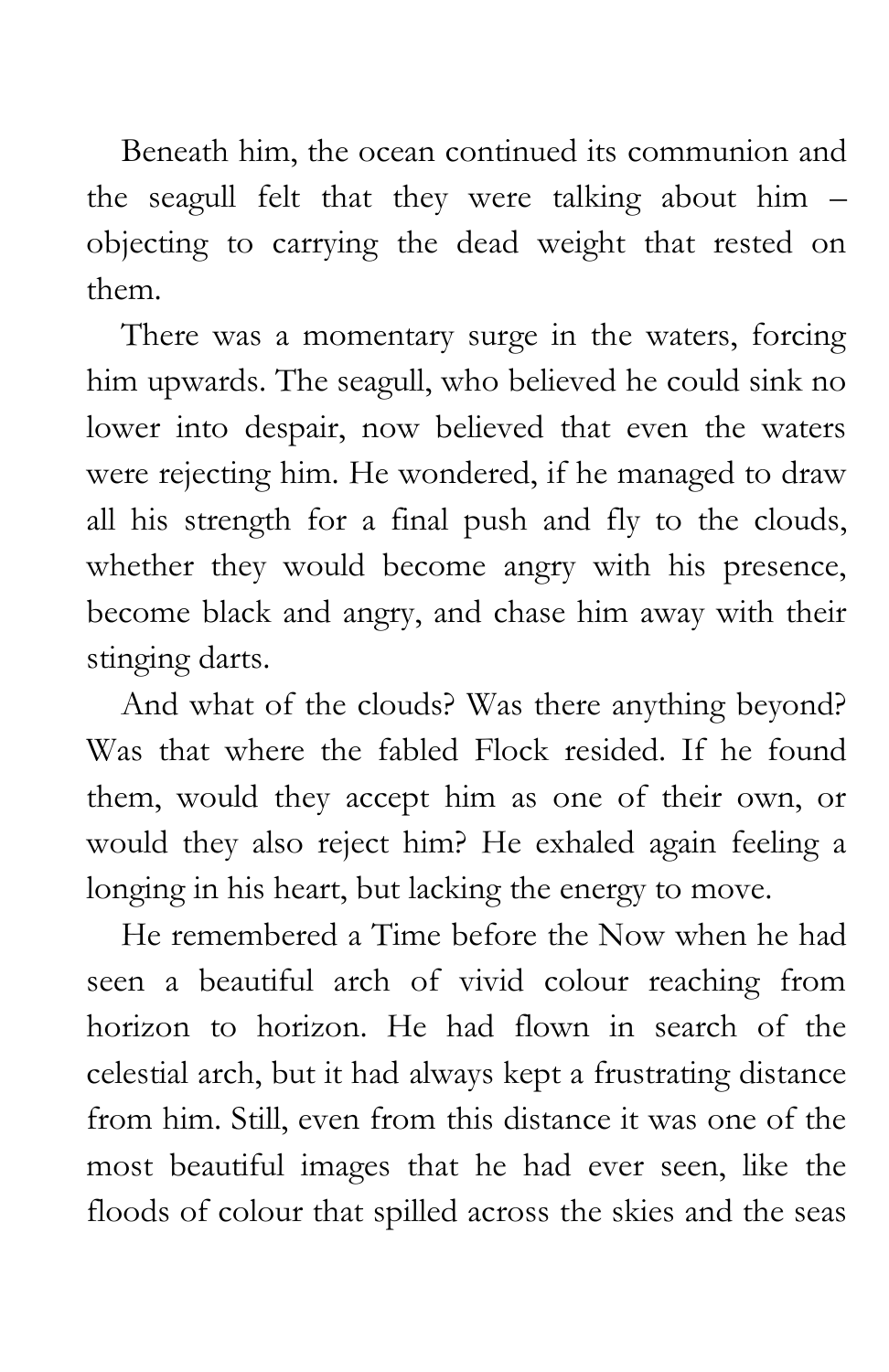when the orb concealed itself behind the horizon and the oceans turned dark except for the moonlight rippling across the waves. And then there was the blaze of light as tendrils of fire spread across the sea.

But even these thoughts of beauty were not enough to bring the seagull to raise his head, which sank lower under his wing. Instead, they only filled him with more longing for something that was missing in his life. Even closing his eyes very tightly was not enough, for there were still clear images of a veil of celestial colour, and beyond it was the thought of a flock of seagulls welcoming him.

The ocean continued to ebb, and he felt himself drifting, perhaps in a straight line, perhaps round in circles. The seagull no longer cared. Aside from the wistful longing of the Flock, two thoughts pervaded his mind. How did he know about things from the Time before the Now? He knew of manthings; he knew that he had hatched and must have been taught the necessity of eating and flying. Was it instinct? Had he been taught by other birds that had since abandoned him? Or had it been the Voice? What was the Voice? Was It an instructor or an extension of his mind?

*Too hard a question*, the seagull thought as his head sank